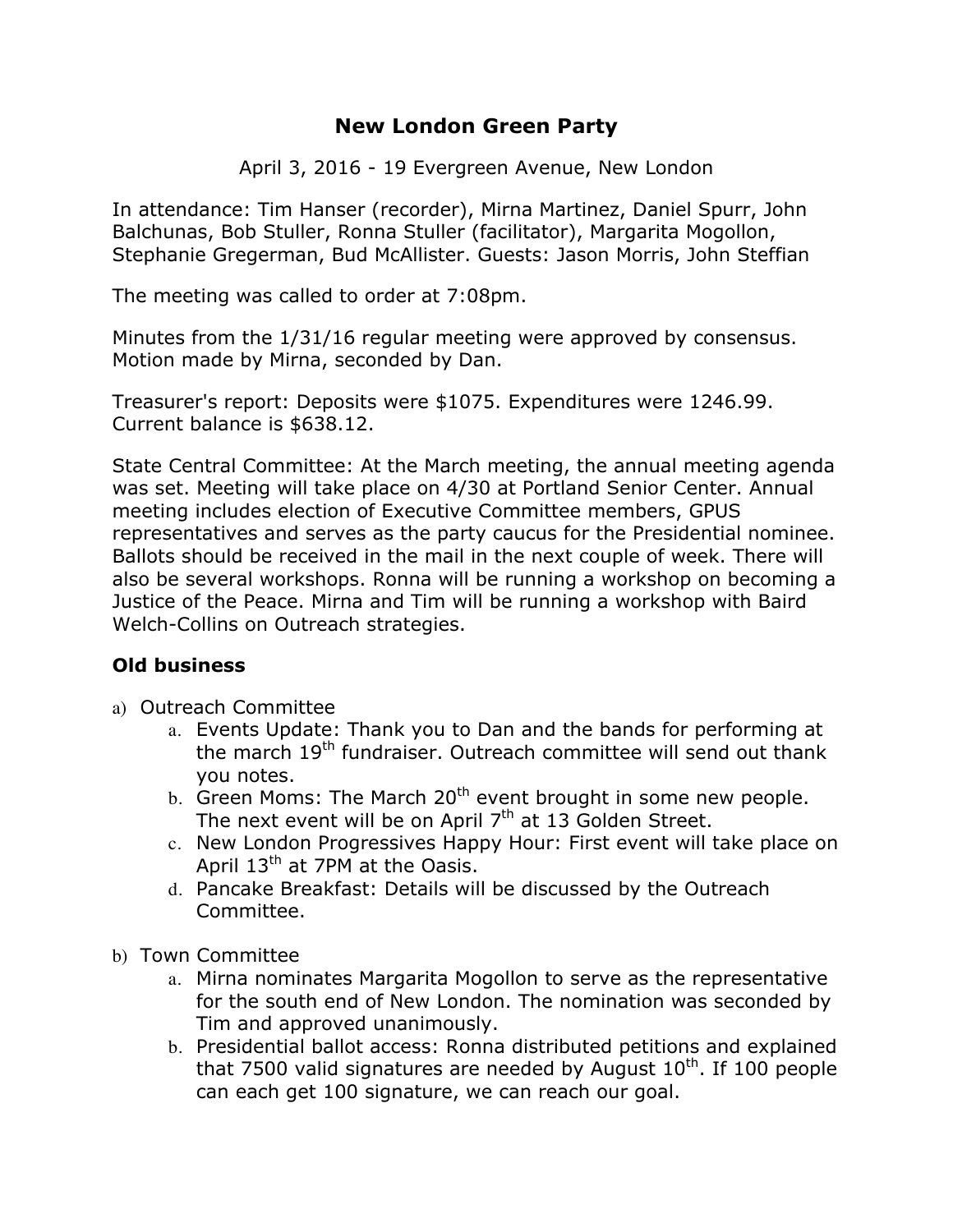## **New business**

- a) Edgerton School Purchase Tim has petitions to challenge the City Council vote approving the purchase of the former Edgerton School property. There was a general discussion about why the purchase is not a good decision.
- b) Rich Martin has invited Greens to contribute to his new print magazine: The Cut-up
- c) There was a general discussion about the Mayor's proposed budget.

There was a discussion about the process for the Citizens Election Program. The funding petition deadline is election. Donations don't need to be from the individuals who signed.

# **Updates**

(1) State of the City: Updates were discussed in new business

- (2) Education:
	- a) The schools will no longer observe Columbus Day, but rather Indigenous People's Day.
	- b) The BOE approved and requested a budget increase, but that request was not included in Mayor's budget proposal. Previous BOE flatfunding was a contributing factor in state intervention of the City's schools to begin with.
	- c) The BOE has entered into a contract with Brigaid to improve food offerings and quality. The program will be supported through donations and not tax dollars.
	- d) There was a small restructuring in the Central office which has lead to the creation of the chief academic officer and finance director positions.

(3) Riverside Park/NENL: Hodges Square Village Association Public meeting on April 21 $\mathrm{st}$  at 5:30 to provide an update on the group's work as well as to discuss a potential collaboration with Lyman Allyn.

(4) Thinking Green:

April 5<sup>th</sup>: Cindy Barry will be on to discuss Farmers Markets including the spring market on April  $9<sup>th</sup>$  at St. James Church. Tim will be doing a taped show about the budget that will air on April  $12<sup>th</sup>$ .

(5) Additional Updates